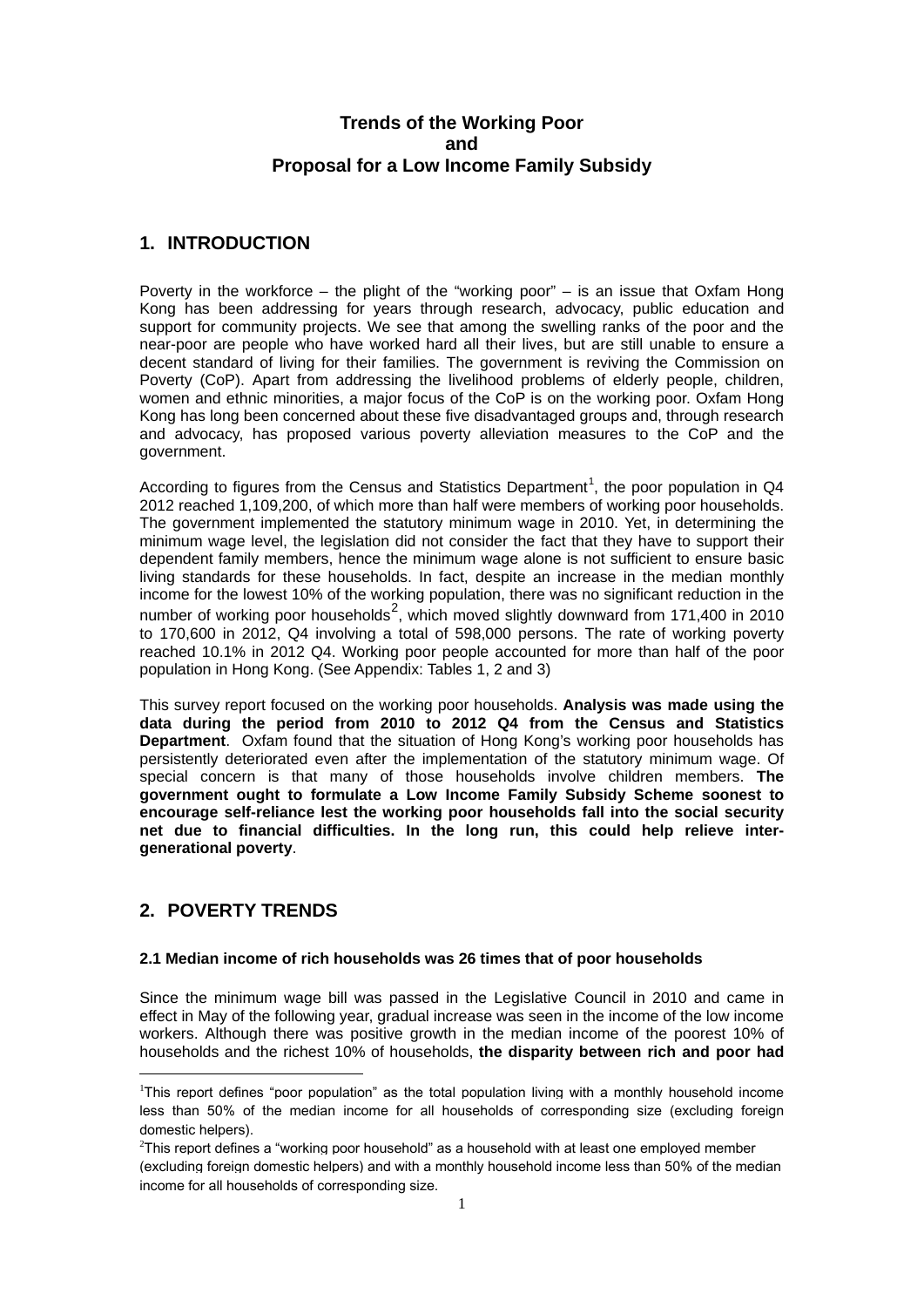**not been significantly reduced. In 2012 Q4, the monthly median household income of the richest 10% of households was 26.3 times that of the poorest 10%.** In other words, the monthly household income of the richest 10% was equivalent to the monthly income of the poorest 10% of households for 26 months. The result is similar to the income gap recorded in 2010 (26.7 times). This shows that the income gap in Hong Kong remains very serious. (See Appendix: Table 4)

## **2.2 Nearly 30,000 children living in poverty – Over 70% in working poor households**

According to the figures of the 2011 census, **there were 284,099 persons aged 18 and below living below the poverty line in Hong Kong, of which 195,854 came from working poor households. This accounted for 68.9% of the total number of children living in poverty**. The remaining 30% (88,245 persons) came from non-working poor households. (See Appendix: Table 5)

It is estimated that most of the children living in the working poor households are currently receiving Comprehensive Social Security Assistance (CSSA). According to the figures from the Social Welfare Department (SWD), there were a total of 100,703 persons in 2011 receiving CSSA who were students of high school level or below. As mentioned, the percentage of working poor households with members studying high school level or below (around or below 18 years of age) applying for CSSA is relatively low, it is estimated that CSSA serves to support more of the non-working poor households.

## **2.3 Over half of working poor households live below CSSA level**

**Among the 170,600 working poor households in 2012 Q4, 91,600 households had a monthly income lower than the average CSSA payment for those households of corresponding size, accounting for around 53.7% of the total number of working poor households** (See Appendix: Table 6). Besides, among those working poor households that met the criteria for applying CSSA, only 10,339 households applied for low income CSSA (figures from SWD as of the end of 2012) which amounted to a claim rate of around 10% (See Appendix: Table 7). This shows that most of those CSSA-eligible working poor households did not apply for CSSA.

## **2.4 Working poor households bear heavier family burden than working households**

The current research shows that during the period from 2010 to 2012 Q4, the percentage of working poor households comprising member(s) who was/were unable to work (e.g. aged 18 and below) was on average higher than working households. Among the 170,600 working poor households in 2012 Q4, 110,400 households needed to support the living of at least one member of 18 years of age or below, accounting for 64.7% of the total number of working poor households. In contrast, only 37.4% of ordinary working households needed to support the living of household members of 18 years of age or below (See Appendix: Table 8).

As such, working poor households bear a heavier family burden in that **each family member under employment needs to support two non-working members on average** (See Appendix: Table 9). Our understanding is that since working poor families do not have the resources to employ domestic helpers to look after elderly members, and since the quota of subsidised child care provided by the government is inadequate, some family members must take on the role of carer at home and thus cannot join the workforce.

## **3. Oxfam Hong Kong Recommendations - Low Income Family Subsidy**

In the past years, the government has adopted a range of policies to alleviate pressure on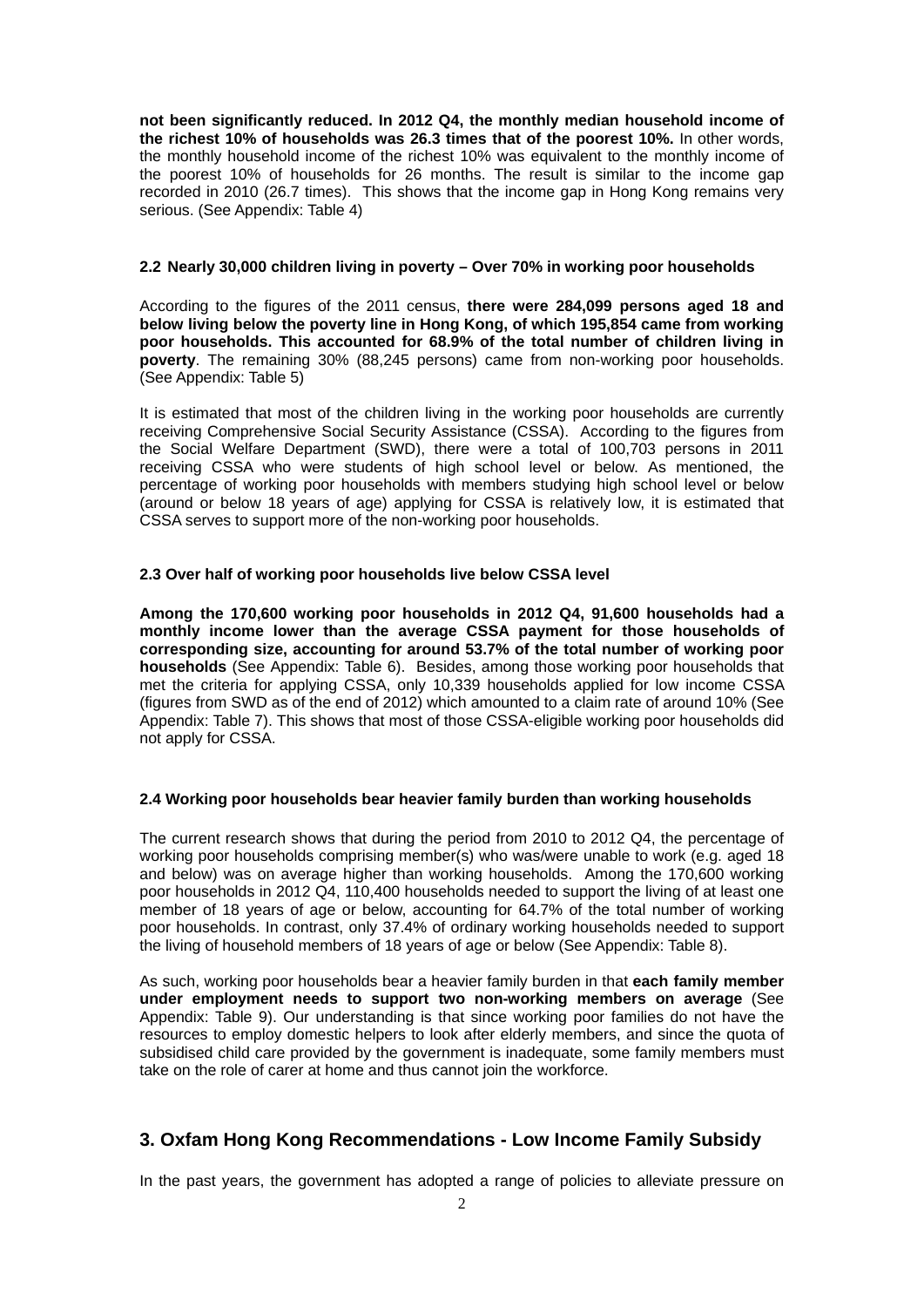working poor households and to help them meet their employment needs, including the minimum wage, the Work Incentive Transport Subsidy Scheme, School Textbook Assistance Scheme, etc. However, these measures are far from adequate to ensure basic living standards for those working poor households who have worked hard all their lives to lift them out of poverty. In light of this, apart from conducting an annual review on the minimum wage level, **Oxfam urges the government to explore the feasibility of providing a "Low Income Family Subsidy" to ensure that low income workers who are in full-time employment and have dependent children are able to maintain a decent standard of living for their families without relying on CSSA. Further, this measure could help relieve inter-generational poverty and promote equal development opportunities by offering fair learning resources for children in working poor households.**

#### **Oxfam's Proposal for a "Low Income Family Subsidy":**

#### **3.1 Objectives**

- 1. To alleviate the burden of raising children for low income households
- 2. To encourage continued employment for members in low income households,
	- preventing them from falling into the social security net due to financial difficulties
- 3. To relieve inter-generational poverty

#### **3.2 Target population – Poor households with member(s) in full-time employment and children**

- 1. A household with at least one member in full-time employment (Reference could be drawn from the definition of such by the Census and Statistics Department in determining full-time working hours, i.e. the weekly working hours could not be less than 35 hours or monthly working hours could not be less than 140)
- 2. A household comprising non-working member(s) aged below 18 years (including children aged below 6, or 6 or above receiving primary or secondary education)

## **3.3 Eligibility criteria**

It is suggested that a simple means test be adopted for families that are considering applying for CSSA – the monthly household income should be equal to or lower than the poverty line (i.e. less than 50% of the median income for all households of corresponding size). An asset test can be waived.

#### **3.4 Suggested level of subsidy and coverage of recipients**

According to the research on household expenditure from the Census and Statistics Department, the additional monthly expenditure for an additional child below 15 years of age in the working poor households is \$2,785 (See appendix: Table 10). Most of the poor children are currently receiving school textbook assistance, meal allowance for children and internet charges allowance. Save from these subsidies, a total of \$2,087 is needed to raise a child concerning other daily needs (See appendix: Table 11).

Oxfam Hong Kong recommends that the government grant a "Low Income Family Subsidy" of \$800 to each eligible child. This is equivalent to 40% of the remaining expenditure of a poor child after deducting total sum of current subsidies mentioned above, or half of the standard rate for children under the CSSA scheme. This could help relieve the burden of low income household members in terms of caring for their dependents, so that they can support their families by having an income of similar level to that of a household on CSSA.

Since household members could share the resources among themselves, according to the figures from the Census and Statistics Department, the extra expenditure incurred by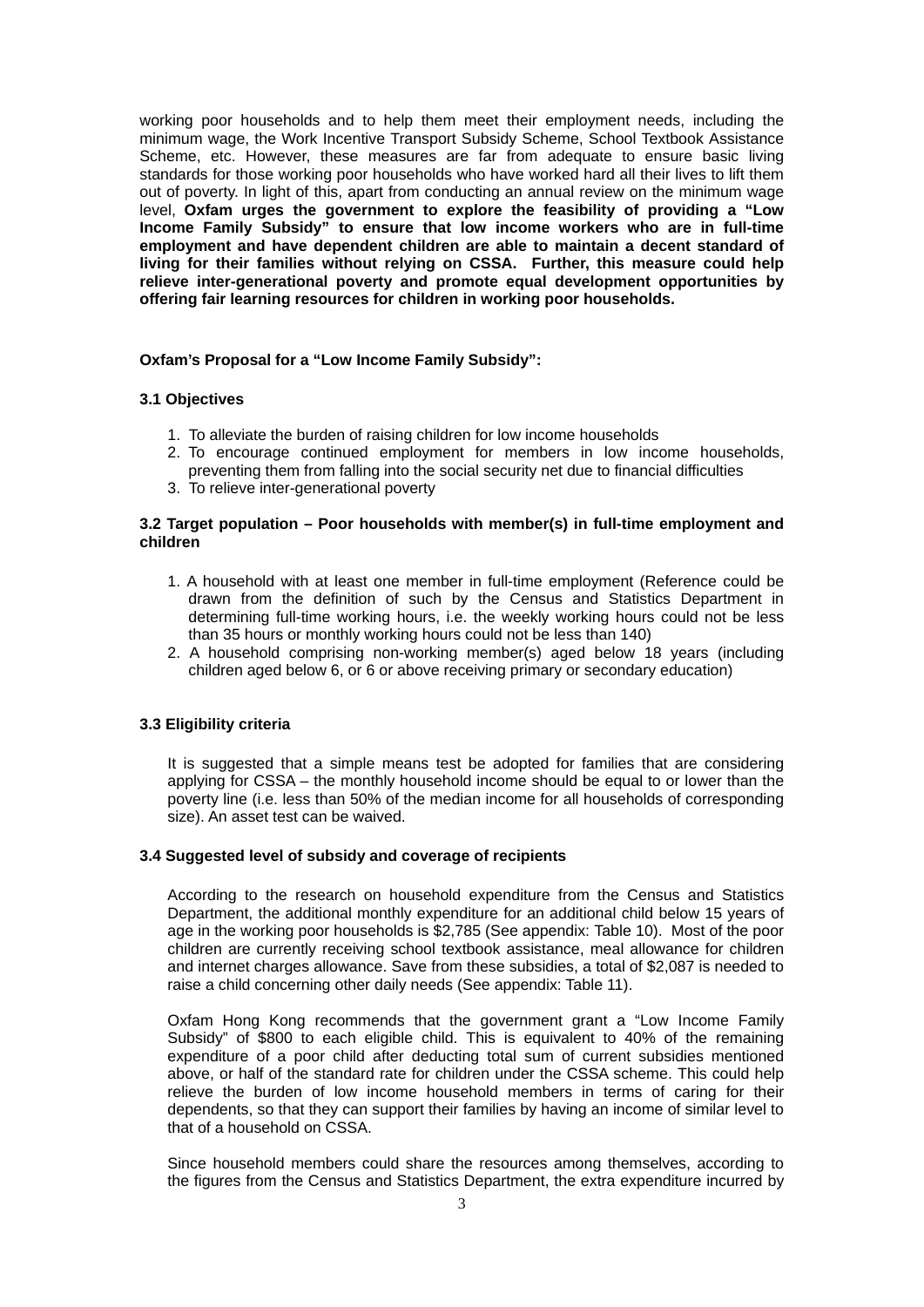additional children in a household would actually decrease. Oxfam suggests that the subsidy amount can decrease starting from the third child in the household. According to the figures of the 2011 census, it is estimated that around 180,000 children below 18 years of age could benefit from this scheme.

| <b>Birth Order</b> | Suggested subsidised amount (working<br>poor household with member(s) below 18<br>years of age) |
|--------------------|-------------------------------------------------------------------------------------------------|
|                    | \$800                                                                                           |
|                    | \$800                                                                                           |
| ົ                  | \$600                                                                                           |
|                    | \$600                                                                                           |
|                    | \$400                                                                                           |

## **3.5 Estimated financial implication and implementation**

To reduce administrative costs, it is recommended that the existing database be used for screening of eligible households. An estimate of 180,000 poor children below 18 years of age could benefit from the scheme with the annual cost at around \$1.73 billion.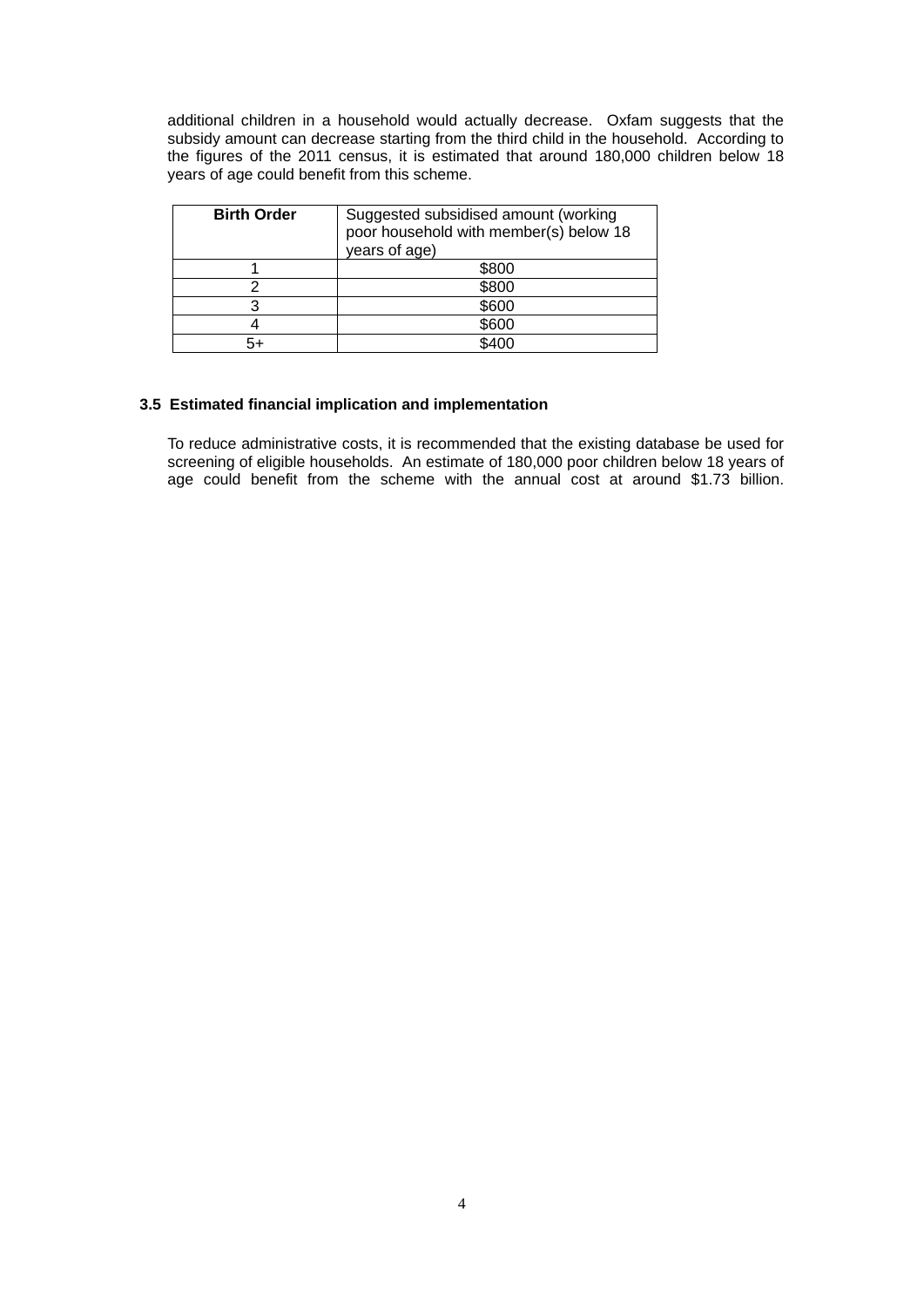## **Appendix 1**

## **Definition**

**Working Household:** A domestic household with at least one employed person (excluding foreign domestic helpers)

**Poor Household:** A domestic household (excluding foreign domestic helpers) with monthly household income less than half the median monthly household income for households of corresponding size

Working Poor Household: A domestic household with a monthly household income less than half the median monthly income for households of corresponding size with at least one employed person (excluding foreign domestic helpers)

## **Number of poor households and number of persons in poor households (2010 to 2012 Q4)**

|                                                                            | 2010      | 2011      | 2012 Q4   |  |
|----------------------------------------------------------------------------|-----------|-----------|-----------|--|
| No. of poor<br>households                                                  | 415,300   | 435,400   | 430,600   |  |
| No. of persons in<br>poor households (A)                                   | 1,100,400 | 1,128,100 | 1,109,200 |  |
| Total population (B)                                                       | 6,576,700 | 6,623,800 | 6,694,000 |  |
|                                                                            | 16.7      | 17.0      | 16.6      |  |
| Poverty rate (A/B) (%)<br>$\sim$ $\sim$ $\sim$ $\sim$ $\sim$ $\sim$ $\sim$ |           |           |           |  |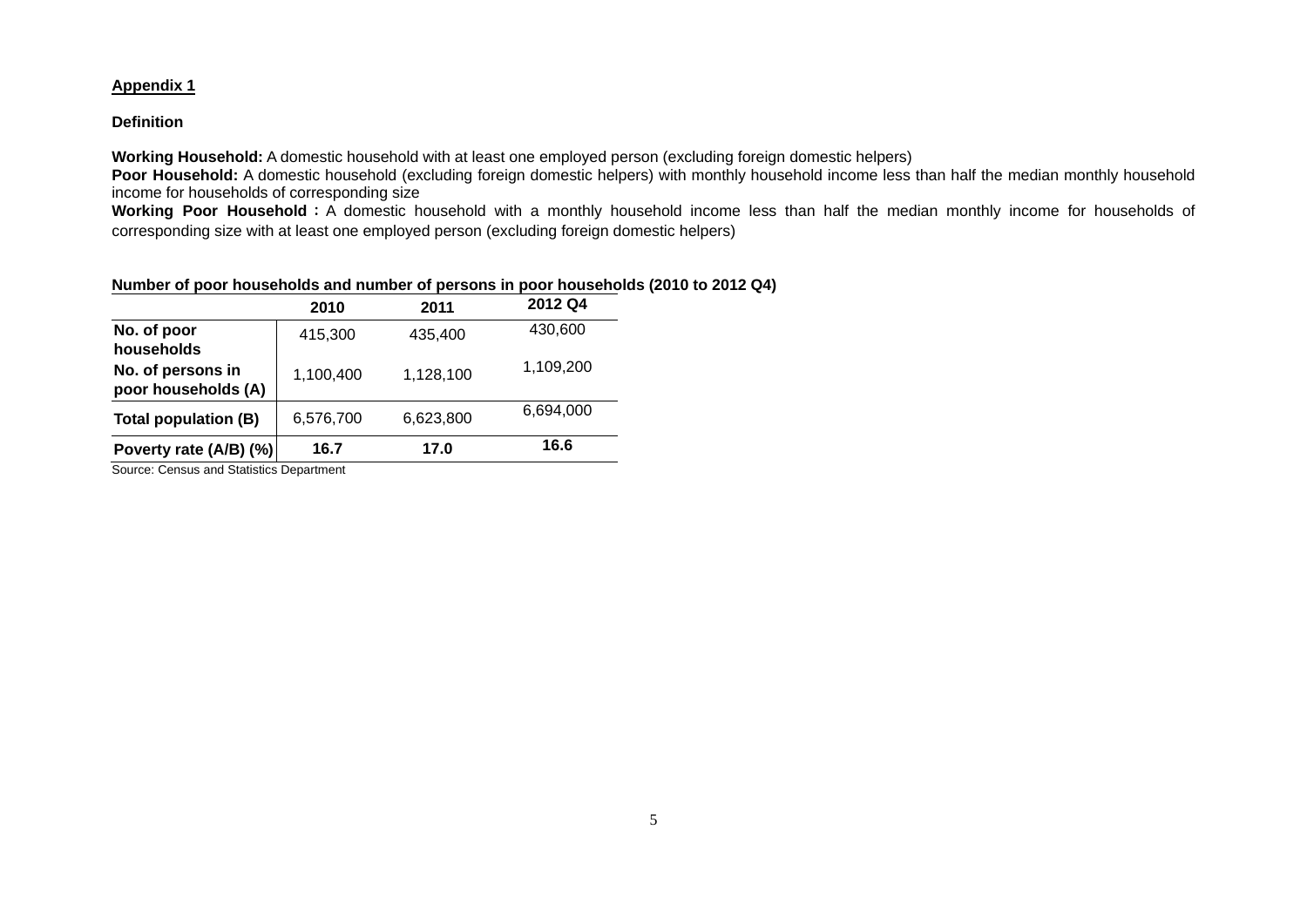| 2010                             |                                                                   |                                                         |                                        | 2011                                                              |                                                              |                                         | 2012 Q4                                                      |                                           |                                        |
|----------------------------------|-------------------------------------------------------------------|---------------------------------------------------------|----------------------------------------|-------------------------------------------------------------------|--------------------------------------------------------------|-----------------------------------------|--------------------------------------------------------------|-------------------------------------------|----------------------------------------|
| <b>Househo</b><br><b>Id Size</b> | <b>Numb</b><br>er of<br>workin<br>g poor<br>house<br>holds<br>(A) | <b>Number</b><br>οf<br>working<br>househ<br>olds<br>(B) | <b>Poverty</b><br>Rate<br>(%)<br>(A/B) | <b>Numbe</b><br>r of<br>workin<br>g poor<br>house<br>holds<br>(A) | <b>Numbe</b><br>r of<br>workin<br>g<br>house<br>holds<br>(B) | <b>Povert</b><br>y Rate<br>(%)<br>(A/B) | <b>Number</b><br>οf<br>working<br>poor<br>househ<br>olds (A) | Number of<br>working<br>households<br>(B) | <b>Poverty</b><br>Rate<br>(%)<br>(A/B) |
| 1                                | 3,800                                                             | 193,400                                                 | 2.0                                    | 3,400                                                             | 199,200                                                      | 1.7                                     | 3,700                                                        | 199,800                                   | 1.9                                    |
| 2                                | 23,400                                                            | 431,800                                                 | 5.4                                    | 25,100                                                            | 448,100                                                      | 5.6                                     | 23,400                                                       | 460,200                                   | 5.1                                    |
| 3                                | 61,000                                                            | 559,200                                                 | 10.9                                   | 62,900                                                            | 579,400                                                      | 10.9                                    | 60,400                                                       | 590,900                                   | 10.2                                   |
| 4                                | 59,400                                                            | 490,900                                                 | 12.1                                   | 61,300                                                            | 488,700                                                      | 12.5                                    | 57,500                                                       | 481,100                                   | 12.0                                   |
| 5                                | 17,800                                                            | 148,700                                                 | 12.0                                   | 18,000                                                            | 145,500                                                      | 12.4                                    | 20,300                                                       | 146,300                                   | 13.9                                   |
| $6+$                             | 6,100                                                             | 52,500                                                  | 11.6                                   | 5,800                                                             | 52,500                                                       | 11.0                                    | 5,400                                                        | 57,400                                    | 9.4                                    |
| <b>Total</b>                     | 171,400                                                           | 1,876,600                                               | 9.1                                    | 176,500                                                           | 1,913,<br>400                                                | 9.2                                     | 170,600                                                      | 1,935,800                                 | 8.8                                    |

**Table 2: Number of working poor households and poverty rate by household size (2010 to 2012 Q4)**

## **Table 3: Number of working poor households and poverty rate (2010 to 2012 Q4)**

|                                                     | 2010      | 2011      | 2012 Q4   |
|-----------------------------------------------------|-----------|-----------|-----------|
| No. of persons in<br>working poor<br>households (A) | 597,700   | 613,100   | 598,000   |
| No. of persons in<br>working<br>households (B)      | 5,777,700 | 5,847,900 | 5,922,100 |
| Poverty rate (A/B) (%)                              | 10.5      | 10.5      | 10.1%     |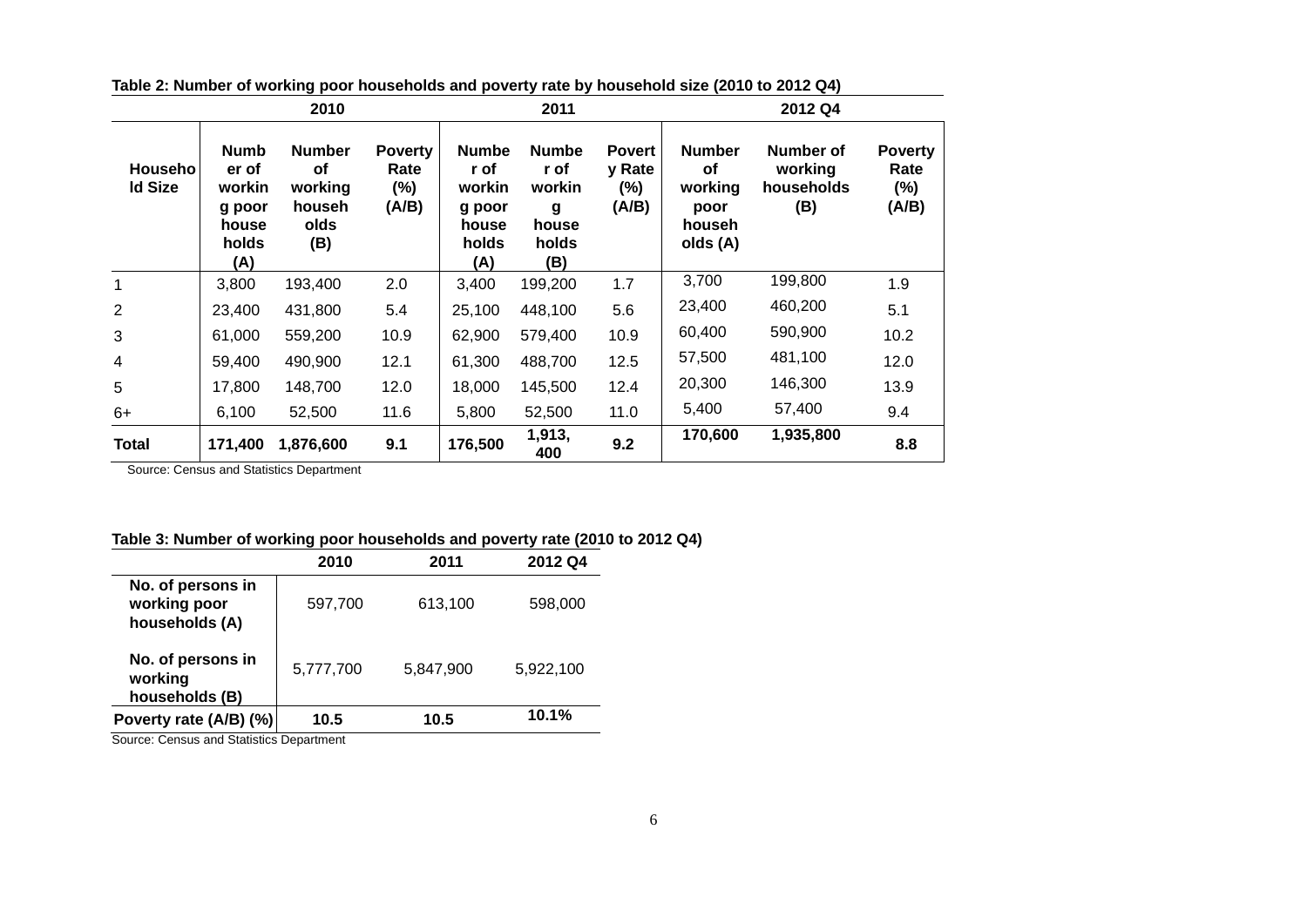| Table 4: Comparison on median monthly household income by decile group (2010 to 2012 Q4) |  |
|------------------------------------------------------------------------------------------|--|
|                                                                                          |  |

|                                                                                                                       | 2010                                               | 2011                                               | 2012 Q4                                            |
|-----------------------------------------------------------------------------------------------------------------------|----------------------------------------------------|----------------------------------------------------|----------------------------------------------------|
| <b>Decile</b><br>Group                                                                                                | <b>Median monthly</b><br>household<br>income (HKD) | <b>Median monthly</b><br>household income<br>(HKD) | <b>Median monthly</b><br>household<br>income (HKD) |
| 10 <sup>th</sup> (highest)                                                                                            | 80,000                                             | 82,700                                             | 84,100                                             |
| 9 <sup>th</sup>                                                                                                       | 45,000                                             | 48,000                                             | 50,000                                             |
| 8 <sup>th</sup>                                                                                                       | 32,000                                             | 35,000                                             | 37,000                                             |
| 7 <sup>th</sup>                                                                                                       | 25,000                                             | 27,000                                             | 30,000                                             |
| 6 <sup>th</sup>                                                                                                       | 20,000                                             | 21,500                                             | 24,000                                             |
| 5 <sup>th</sup>                                                                                                       | 16,000                                             | 17,000                                             | 19,000                                             |
| 4 <sup>th</sup>                                                                                                       | 12,000                                             | 13,000                                             | 15,000                                             |
| 3 <sup>rd</sup>                                                                                                       | 9,000                                              | 10,000                                             | 10,900                                             |
| 2 <sup>nd</sup>                                                                                                       | 6,100                                              | 6,500                                              | 7,100                                              |
| $1st$ (lowest)                                                                                                        | 3,000                                              | 3,100                                              | 3,200                                              |
| Overall                                                                                                               | 18,000                                             | 19,600                                             | 21,000                                             |
| <b>Ratio of the riches</b><br>10% $(10^{th}$ decile<br>group) to the<br>poorest 10% (1 <sup>st</sup><br>decile group) | 26.7                                               | 26.7                                               | 26.3                                               |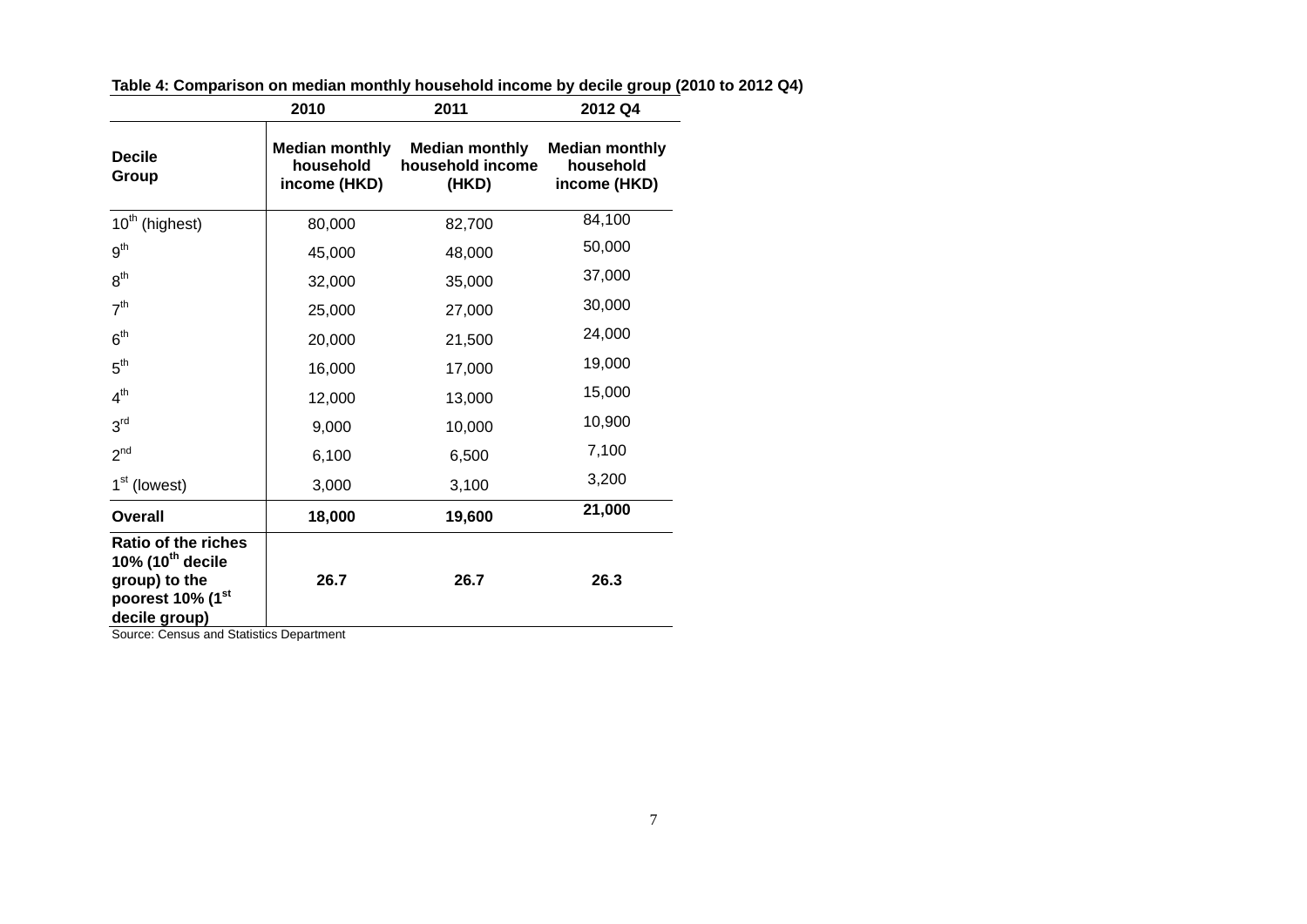|                                               | 2011    | %    |  |
|-----------------------------------------------|---------|------|--|
| No. of non-working poor<br>household children | 88,245  | -31  |  |
| No. of working poor household<br>children     | 195.854 | 68.9 |  |
| No. of poor children                          | 284,099 | 100  |  |

**Table 5: Ratio of children (aged 18 or below) in working poor households to the total number of poor children in Hong Kong**

Source: Population Census 2011

**Table 6: No. of working poor households with monthly income less than the average CSSA payment to households of corresponding size (2010 to 2012 Q4)**

|                                               | 2010                                                                                                     | 2011   |                                                                                                            | 2012 Q4 |                                                                                                              |        |
|-----------------------------------------------|----------------------------------------------------------------------------------------------------------|--------|------------------------------------------------------------------------------------------------------------|---------|--------------------------------------------------------------------------------------------------------------|--------|
| <b>Household</b><br><b>Size</b>               | No. of working poor<br>households with<br>monthly income less<br>than the average<br><b>CSSA payment</b> | $(\%)$ | No. of working<br>poor<br>households<br>with monthly<br>income less<br>than the<br>average CSSA<br>payment | $(\%)$  | No. of working<br>poor households<br>with monthly<br>lincome less than<br>the average<br><b>CSSA payment</b> | $(\%)$ |
| $\mathbf{1}$                                  | 4,900                                                                                                    | 4.6    | 5,500                                                                                                      | 5.5     | 6,300                                                                                                        | 7      |
| 2                                             | 16,400                                                                                                   | 15.4   | 16,000                                                                                                     | 16.0    | 17,500                                                                                                       | 19     |
| 3                                             | 33,400                                                                                                   | 31.3   | 30,100                                                                                                     | 30.1    | 23,500                                                                                                       | 26     |
| 4                                             | 31,600                                                                                                   | 29.6   | 29,400                                                                                                     | 29.4    | 25,700                                                                                                       | 28     |
| 5                                             | 13,700                                                                                                   | 12.8   | 12,600                                                                                                     | 12.6    | 13,100                                                                                                       | 14     |
| $6+$                                          | 6,800                                                                                                    | 6.4    | 6,400                                                                                                      | 6.4     | 5,400                                                                                                        | 6      |
| Overall (A)                                   | 106,800                                                                                                  | 100.0  | 100,000                                                                                                    | 100.0   | 91,600                                                                                                       | 100.0  |
| Overall no. of working poor<br>households (B) | 171,400                                                                                                  |        | 176,500                                                                                                    |         | 170,600                                                                                                      |        |
| (A)/(B)(%)                                    | 62.3                                                                                                     |        | 56.7                                                                                                       |         | 53.7                                                                                                         |        |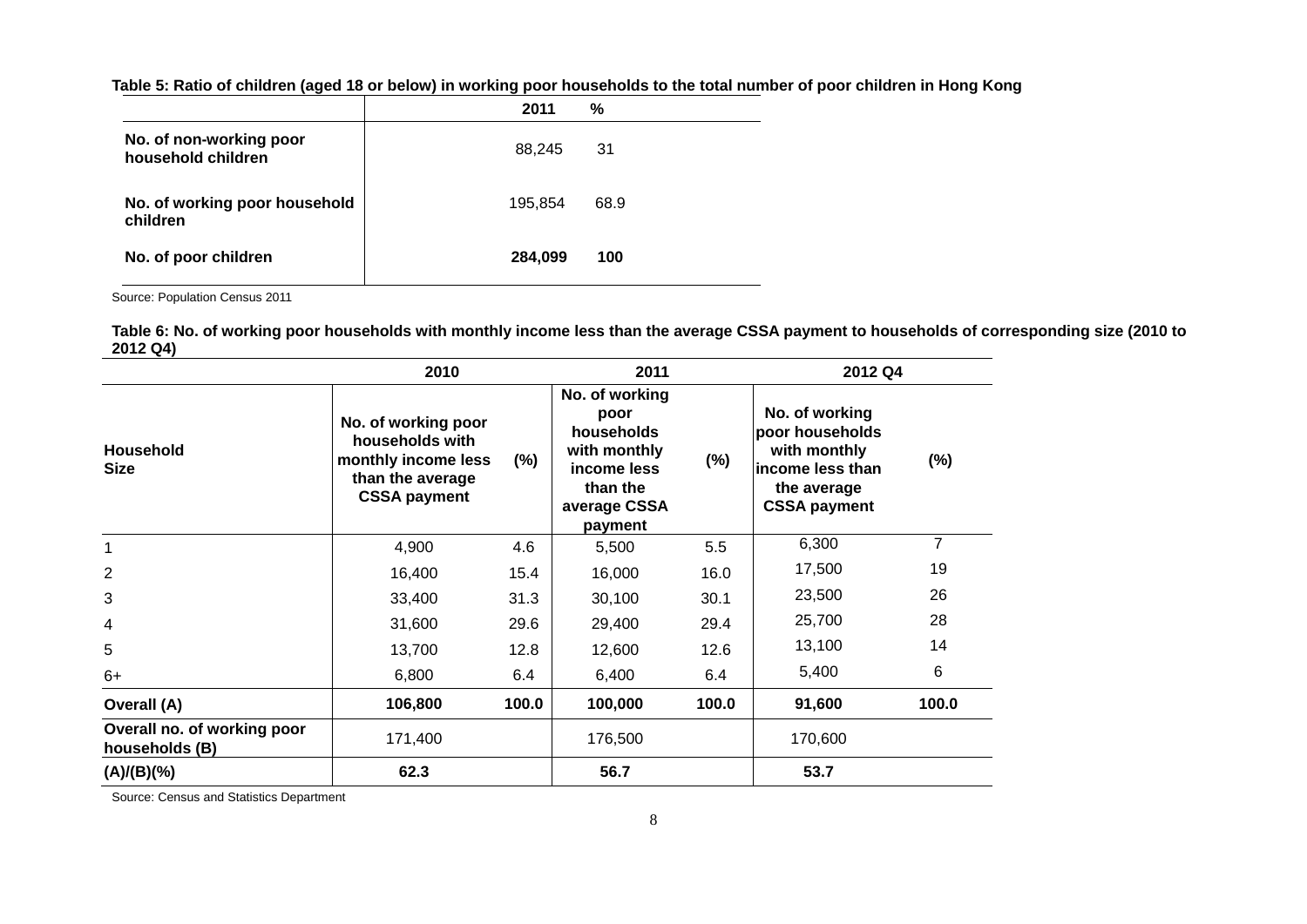| Table 7: Ratio of working poor households on CSSA (2010 to 2012 Q4) |
|---------------------------------------------------------------------|
|---------------------------------------------------------------------|

|                                                                                                    | 2010    | 2011    | 2012 Q4 |
|----------------------------------------------------------------------------------------------------|---------|---------|---------|
| No. of working poor<br>households with monthly<br>income less than the<br>average CSSA payment (A) | 106,800 | 100,000 | 91,600  |
| No. of low income CSSA<br>case (B)                                                                 | 14,407  | 12,319  | 10,339  |
| Ratio of working poor<br>households on CSSA (B)/(A)<br>$(\% )$                                     | 13.5    | 12.3    | 11.2    |

|  |  |  |  |  |  |  |  | Table 8: Number of working poor households and working households with persons aged 18 and below (2011 to 2012 Q4) |  |  |  |  |  |
|--|--|--|--|--|--|--|--|--------------------------------------------------------------------------------------------------------------------|--|--|--|--|--|
|--|--|--|--|--|--|--|--|--------------------------------------------------------------------------------------------------------------------|--|--|--|--|--|

|                                   |                                                                                                                               | 2011    | 2012 Q4 |
|-----------------------------------|-------------------------------------------------------------------------------------------------------------------------------|---------|---------|
|                                   | Number of working poor<br>households with persons<br>aged 18 and below (A)                                                    | 114,600 | 110,400 |
| <b>Working poor</b><br>households | Total number of working<br>poor households (B)                                                                                | 176,500 | 170,600 |
|                                   | % of working poor<br>households with persons<br>aged 18 and below out of<br>total no. of working poor<br>households (A/B) (%) | 64.9    | 64.7    |
|                                   | Number of working<br>households with persons                                                                                  | 744,800 | 724.000 |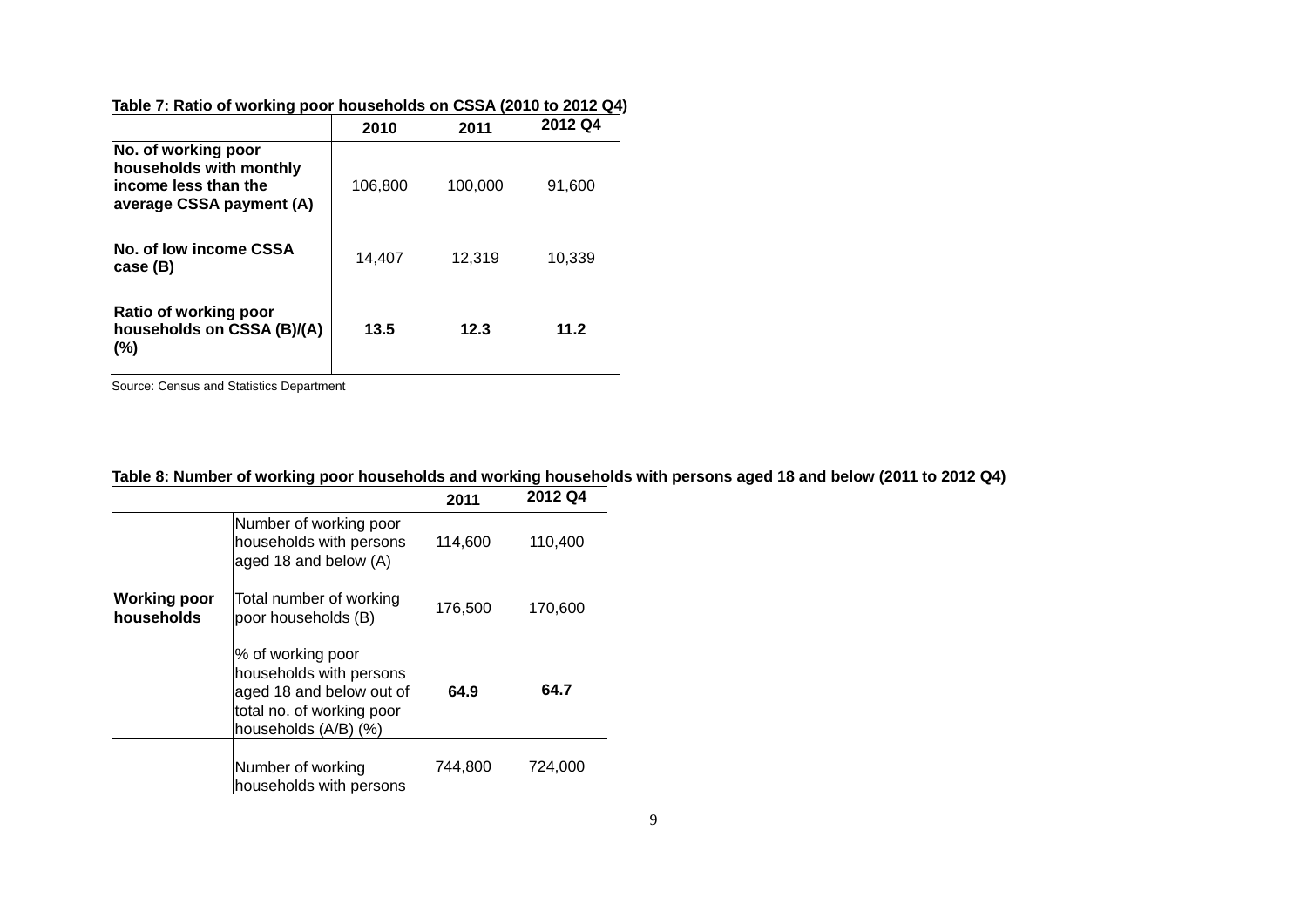|                       | % of working households<br>with persons aged 18 and<br>below out of total no. of<br>working households (A/B)<br>(% | 38.9      | 37.4      |  |
|-----------------------|--------------------------------------------------------------------------------------------------------------------|-----------|-----------|--|
| Working<br>households | Total number of working<br>households (B)                                                                          | 1,913,400 | 1,935,800 |  |
|                       | aged 18 and below (A)                                                                                              |           |           |  |

| Table 9: Family support ratio of working poor households and working households (2010 to 2012 Q4) |
|---------------------------------------------------------------------------------------------------|
|---------------------------------------------------------------------------------------------------|

| <b>Working poor households</b> |                                                           |                                                                    |                                                                             | <b>Working households</b>                       |                                                      |                                                                  |                                                                  |                                                   |
|--------------------------------|-----------------------------------------------------------|--------------------------------------------------------------------|-----------------------------------------------------------------------------|-------------------------------------------------|------------------------------------------------------|------------------------------------------------------------------|------------------------------------------------------------------|---------------------------------------------------|
| Year                           | No. of<br>persons in<br>working poor<br>households<br>(A) | No. of employed<br>persons in<br>working poor<br>households<br>(B) | No. of<br>unemployed<br>persons in<br>working poor<br>households<br>$(A-B)$ | <b>Family</b><br>support<br>ratio*<br>(B)/(A-B) | No. of<br>persons in<br>working<br>households<br>(A) | No. of<br>employed<br>persons in<br>working<br>households<br>(B) | No. of unemployed<br>persons in working<br>households<br>$(A-B)$ | <b>Family</b><br>support<br>ratio*<br>$(B)/(A-B)$ |
| 2010                           | 597,700                                                   | 194,500                                                            | 403,200                                                                     | $0.48 = 1:2.1$                                  | 5,777,700                                            | 3,187,400                                                        | 2,590,300                                                        | $1.23 = 1:0.8$                                    |
| 2011                           | 613,100                                                   | 201,100                                                            | 412,000                                                                     | $0.49 = 1:2.0$                                  | 5,847,900                                            | 3,281,900                                                        | 2,566,000                                                        | $1.28 = 1:0.8$                                    |
| 2012 Q4                        | 598,000                                                   | 193,500                                                            | 404,500                                                                     | $0.48 = 1:2.1$                                  | 5,324,200                                            | 3,165,400                                                        | 2,158,800                                                        | $1:47 = 1:0.7$                                    |

Source: Census and Statistics Department

\* A family support ratio is the ratio of employed persons to those typically not in the labour force. A family support ratio of 1:2.0 means that every employed person in the household supports the livelihood of two unemployed persons.